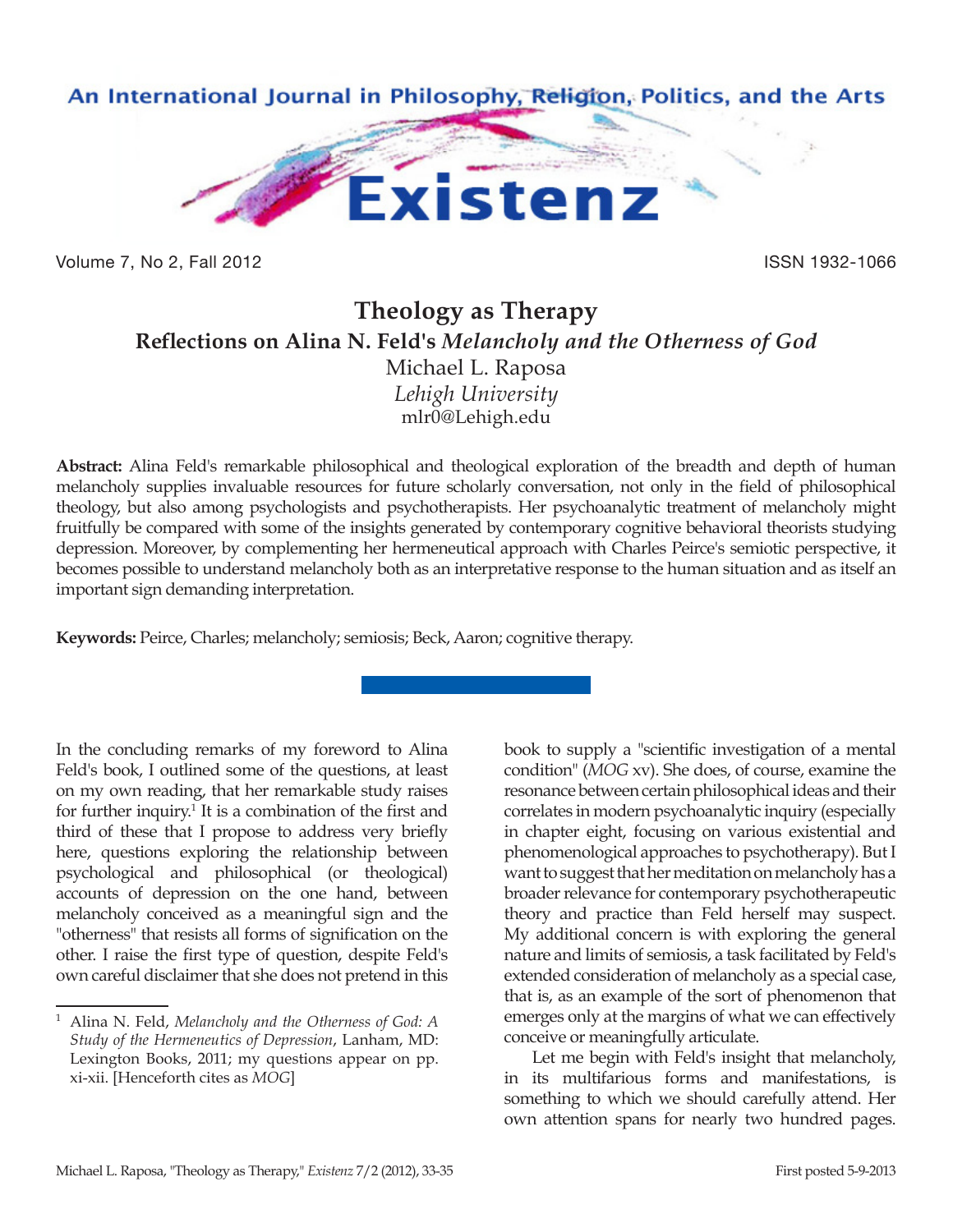Moreover, the account that she supplies is sufficiently rich, both in nuance and detail, that it would be folly to expect a single, simple answer to the question about why we should pay this sort of attention to our darker moods. Feld's "afterthoughts" suggest that she is most interested in theological answers to this question, also psychological ones concerning what we might learn from our melancholy about the human psyche. In fact, both the title of the book and the religious ideas carefully woven throughout its fabric give evidence of the first type of concern. The latter is clearly displayed in assertions that "a melancholy-less world is no longer a human world" and "the self knows its light only by knowing its darkness" (*MOG* 194). This kind of knowing becomes a possibility, of course, only for the individual who understands about the experience of deep boredom or depression that "one must own it and assume it without remainder" (*MOG* 188).

Now her original disclaimer notwithstanding, it is interesting to observe how Feld concludes her book with a kind of prescription, insisting that "medicine and theology must join in the therapeutics of the human, the being whose body is subjective, whose soul is embodied" (*MOG* 193). I want to propose, without being able to argue it here, that the recent development of cognitive behavioral therapies (CBT) by certain contemporary clinical psychologists presents an intriguing opportunity for facilitating the marriage of medicine and theology that Feld encourages. This might seem counter-intuitive at first blush. CBT would appear to occupy an altogether different conceptual space from that surrounding the classical traditions of psychoanalysis, especially the existential and phenomenological approaches to psychotherapy (including Karl Jaspers') upon which Feld herself occasionally depends for insight.2 At the same time, there is little risk in the practice of cognitive behavioral therapy of failing to take human embodiment seriously. From this perspective persons *are* bodies, albeit thinking ones, in fact, semiotic creatures who are continuously engaged in acts of interpretation. When those interpretations become problematic, anxiety or depression can sometimes be the result.

This terse statement of the cognitive behavioral

perspective is inadequate enough to be potentially misleading. The goal of Aaron Beck, and of clinicians shaped by his pioneering thought and practice, is to achieve in therapy a certain semiotic repair—a "cognitive restructuring" as he refers to it—but hardly in order to banish the anxiety or depression that may signal problematic interpretations.3 In fact, the rapid growth of "mindfulness based" cognitive behavioral therapies signals an increased tendency among practitioners to encourage depressed persons to lean into emotional states as they experience them (in Feld's terms, to "own" their depression), advocating nonjudgmental "acceptance," while warning about the dangers of suppressing or attempting to circumvent feelings regarded as unpleasant.<sup>4</sup> Moreover, in recent clinical experience, one of the most demonstrably effective strategies for dealing with overpowering anxiety (of various kinds) is through "exposure therapy," designed not to alleviate anxiety but to confront it directly when it occurs; through exercises in imaginal exposure it becomes possible to induce anxiety even on occasions where it may not otherwise have been experienced. Importantly, the goal of such exposure is not to change the way that one feels, but rather, to change how one interprets such feelings, also what one habitually tends to do in response to them (for example, promoting the value of acceptance rather than avoidance).

Feld's work broadens considerably the perspective from which this sort of change might be understood, adding a theological dimension, as well as a more capacious philosophical anthropology, to the somewhat restricted "information processing" view of semiois and human interpretative behavior that CBT typically presupposes. As a philosophical theologian, she stands in a long tradition of thinkers who have argued for the necessity of engaging rather than eschewing the melancholy that afflicts us, not in an arbitrary way, but

 $2$  Although I am willing to confess that there is a deep resonance between cognitive theory and the tradition of classical American pragmatism (Peirce, James, Dewey) that I deeply honor and to which my own work is clearly indebted.

 $3<sup>3</sup>$  These maladaptive interpretations or constructions are typically about the self, its environment or the future, a complex of meanings that Aaron Beck refers to as the "cognitive triad." Two of the most general accounts of Beck's cognitive theory and practice appear in Aaron T. Beck, *Cognitive Therapy and the Emotional Disorders*, New York: Penguin Books, 1979; and Brad A. Alford and Aaron T. Beck, *The Integrative Power of Cognitive Therapy*, New York: The Guilford Press, 1997.

<sup>4</sup> Consider, for example, the material collected in *Mindfulness and Acceptance: Expanding the Cognitive-Behavioral Tradition,*  eds. Steven C. Hayes, Victoria M. Follette, and Marsha M. Lineham, New York: The Guilford Press, 2004.